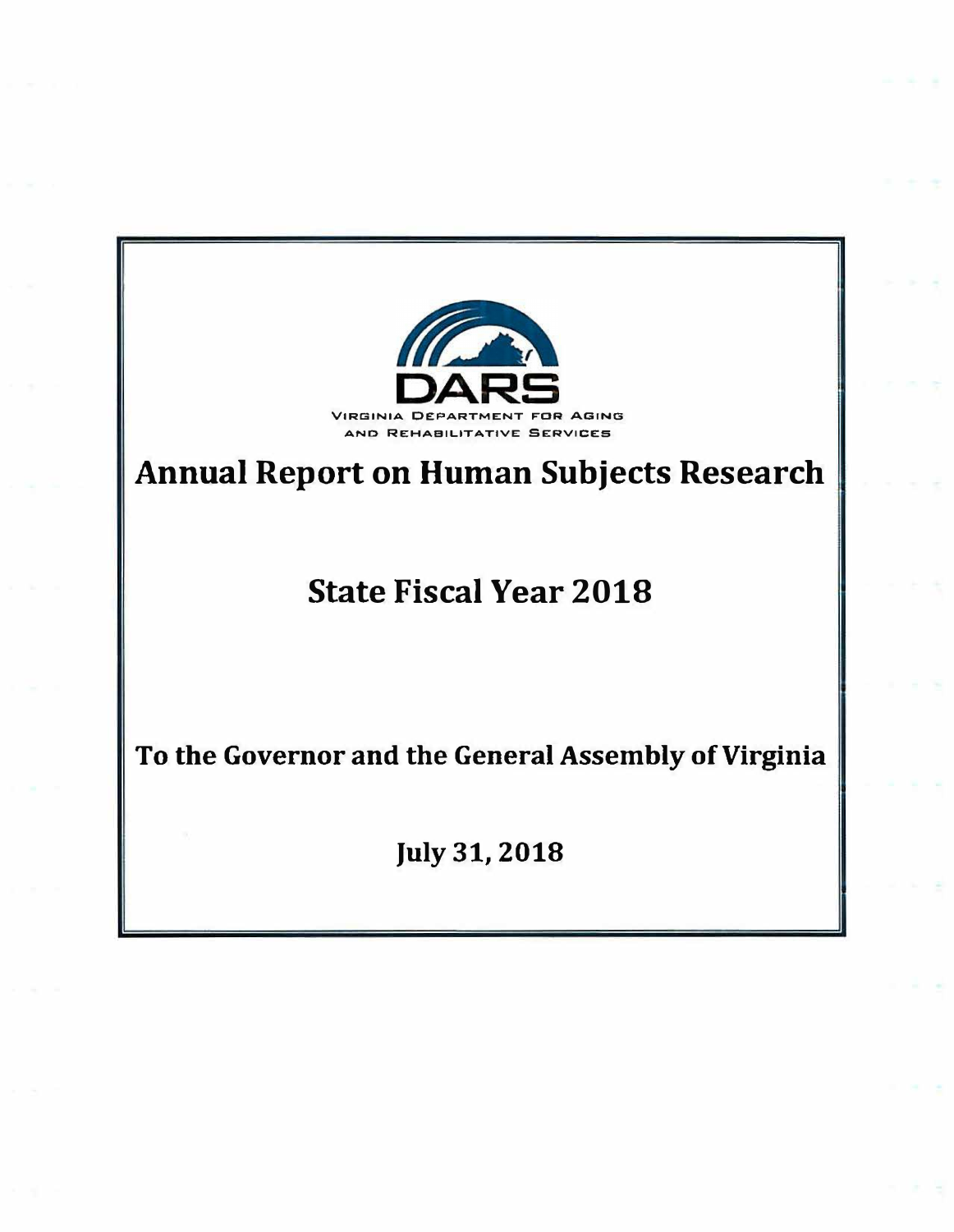## **Virginia Department for Aging and Rehabilitative Services Human Research Review Committee 2018 Annual Report**

The *Code of Virginia* §51.5-132 directs the Department for Aging and Rehabilitative Services' (DARS) Human Research Review Committee (HRRC) to submit to the Governor, the General Assembly, and the DARS Commissioner, at least annually, a report on the human research projects reviewed and approved by the HRRC, including any significant deviations from the research applications as approved by the Committee. The HRRC has internal oversight responsibilities for ensuring protection of the rights and welfare of DARS clients and employees who volunteer to participate in research conducted or authorized by DARS. The DARS Commissioner established the HRRC in August, 2000 to review and approve research to be conducted or authorized by DARS, the Wilson Workforce and Rehabilitation Center (WWRC), and Centers for Independent Living and Employment Services Organizations that have a vendor relationship with DARS.

The HRRC also complies with federal requirements for the *Protection of Human Subjects* ( 45 CFR 46). The U.S. Department of Health and Human Services approved the HRRC Federal wide Assurance (FWA#00008936) beginning August 15, 2005. The FWA is currently effective through March 23, 2023.

The HRRC conducts three types of reviews: Exempt Review (regulatory oversight not required), Expedited Review (application reviewed and approved by one or more HRRC members) and Full Committee Review (a quorum of members in attendance). There were no (0) new applications reviewed during the State Fiscal Year 2018. The HRRC conducted six continuing/amended reviews to previously approved studies, and received one study closure.

To the best of the Committee's knowledge, all research involving human volunteers conducted or authorized by DARS or the WWRC during SFY 2018 was reviewed by the HRRC. The HRRC has no evidence suggesting that there were any significant deviations from study procedures as approved by the HRRC for the studies that were reviewed and approved by the DARS HRRC during SFY 2018.

Composition of the HRRC is governed by 22 V AC 30-40-60 and 45 CFR 46.107. As of June 30, 2018, the HRRC had seven members and one alternate.

This document is the HRRC's eighteenth Annual Report. I wish to express my appreciation to the members of the HRRC for their commitment to supporting this important endeavor.

*athy* a. Hayfield<br>Commissioner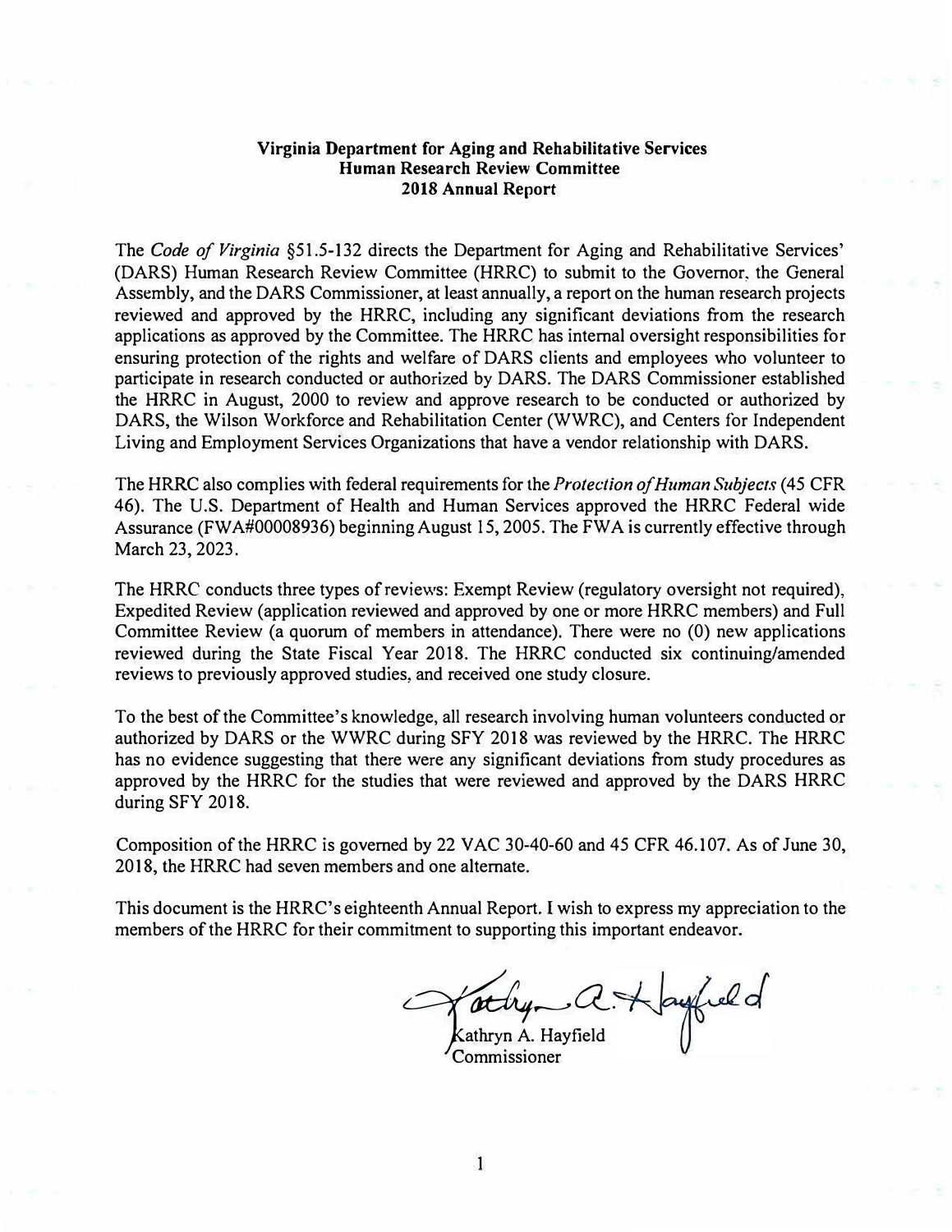During State Fiscal Year (SFY) 2018, the Virginia Department for Aging and Rehabilitative Service, Human Research Review Committee reviewed 6 applications.

| <b>SFY 2018 Research Application Requests</b> |  |  |  |
|-----------------------------------------------|--|--|--|
| Studies that Received Initial Approval        |  |  |  |
| Studies that were Amended / Continued         |  |  |  |
| <b>Studies that were Closed</b>               |  |  |  |
| Studies that were Cancelled or Withdrawn      |  |  |  |
| <b>TOTAL</b>                                  |  |  |  |

## **Studies Receiving Initial Approval during SFY2017**

None

## **Studies Continued/Amended**

|                                                  | Principal        | Type of                    |           |             |
|--------------------------------------------------|------------------|----------------------------|-----------|-------------|
|                                                  | Investigator     | Review                     | Control   | Expiration  |
| <b>Study Title</b>                               |                  |                            | Number    | Date        |
| <b>Facilitating Employment for</b>               | Paul Wehman,     |                            |           |             |
| Youth with Autism: A                             | Ph.D. / Carol M. |                            |           |             |
| Replication Study of an                          | Schall, Ph.D.    |                            |           |             |
| Internship Model to Identify                     | <b>VCU</b>       | Expedited                  | SFY13-003 | October 15, |
| <b>Evidence Based Research</b>                   |                  | /CR                        |           | 2018        |
| Practices                                        |                  |                            |           |             |
|                                                  |                  |                            |           |             |
|                                                  |                  |                            |           |             |
| Longitudinal Administrative<br>Rehabilitation on | Robert Schmidt,  | Continuing                 |           |             |
|                                                  | Ph.D.            | Amended                    | SFY09-001 | September   |
| Occupational Data Repository<br>$(LARDOR)^{1}$   | UofR             |                            |           | 10,2018     |
|                                                  |                  | $(U \circ f R)$<br>Review) |           |             |
|                                                  |                  |                            |           |             |
| Assessing Longitudinal                           | Robert Schmidt,  | Continuing                 |           | September   |
| <b>Employment Impacts of DRS</b>                 | Ph.D.            |                            |           | 10,2018     |
| Service Provision <sup>2</sup>                   | <b>U</b> ofR     | Amended                    | SFY09-002 |             |
|                                                  |                  | $(U \circ f R)$            |           |             |
|                                                  |                  | Review)                    |           |             |

<sup>&</sup>lt;sup>1</sup> The DARS HRRC has in place a Memorandum of Understanding with the University of Richmond Institutional Review Board (IRB) to act as the IRB of record for SFY09-001 and SFY09-002 and the research protocols of Dr. **Robert Schmidt.** 

<sup>2</sup>**The OARS HRRC has in place a Memorandum of Understanding with the University of Richmond Institutional**  Review Board (IRB) to act as the IRB of record for SFY09-001 and SFY09-002 and the research protocols of Dr. **Robert Schmidt.**